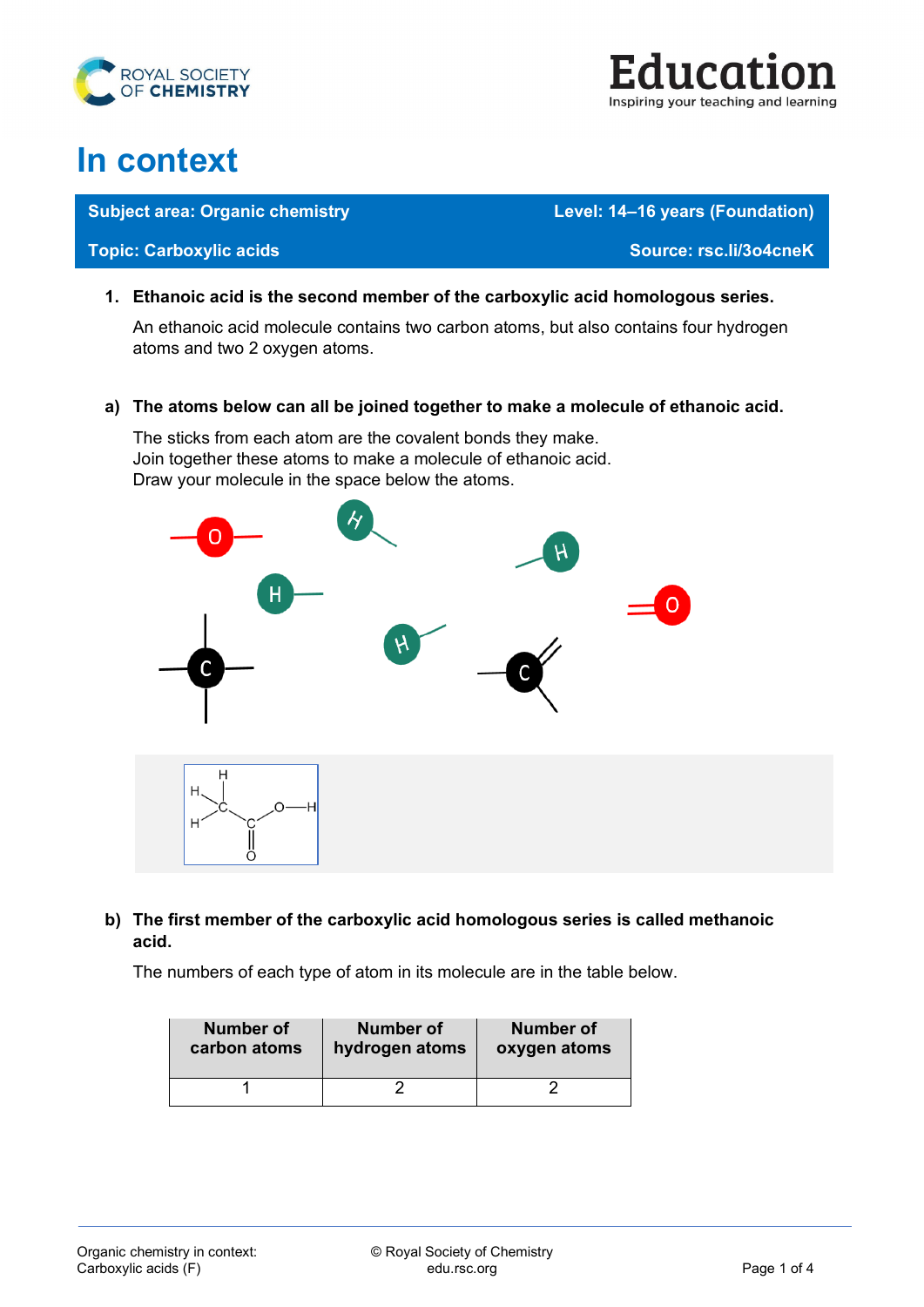



**i) Draw the structure of a methanoic acid molecule (use your answer to question 1 to help you).**



## **ii) What are the molecular formulae of the acids featured above?**

Use your previous answers to help you.

| <b>Ethanoic acid</b> | <b>Answer:</b> $C_2H_4O_2$ |
|----------------------|----------------------------|
| Methanoic acid       | <b>Answer:</b> $CH2O2$     |

**2. Sean and Michelle would like to carry out different reactions using ethanoic acid.**

They add each of the substances below to a sample of ethanoic acid. Link together, by drawing a straight line, the substance on the left-hand side with its product on the right-hand side.

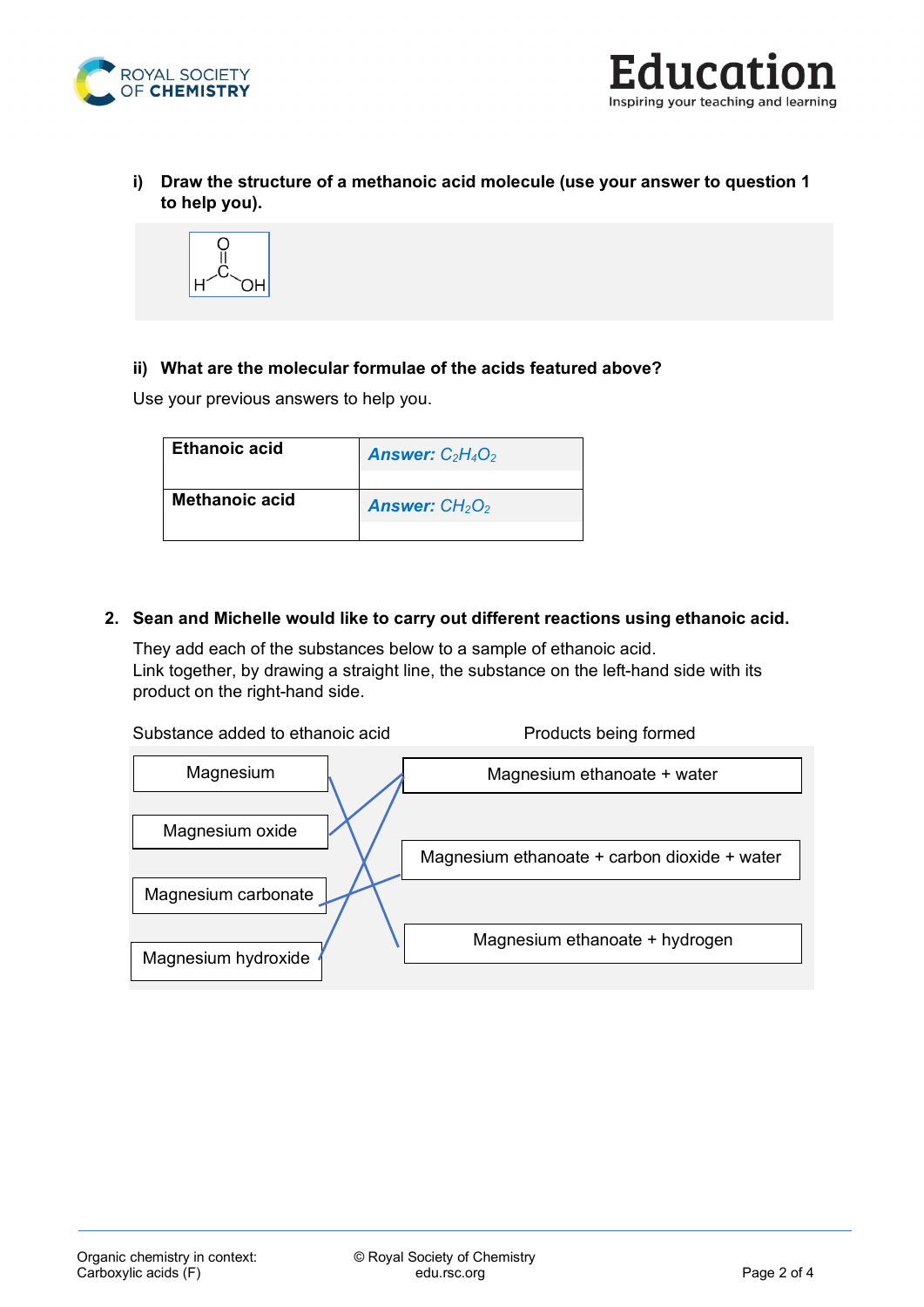



## **3. Each of the organic molecules below has two carbon atoms.**

There is a carboxylic acid, an alcohol, an alkene, an alkane and an ester, but they are muddled up.

Complete the table by writing each letter (A–E) into the correct box.



| carboxylic acid   | alcohol           | alkene            | alkane            | ester             |
|-------------------|-------------------|-------------------|-------------------|-------------------|
| <b>Answer: B.</b> | <b>Answer: A.</b> | <b>Answer:</b> D. | <b>Answer:</b> E. | <b>Answer: C.</b> |
|                   |                   |                   |                   |                   |